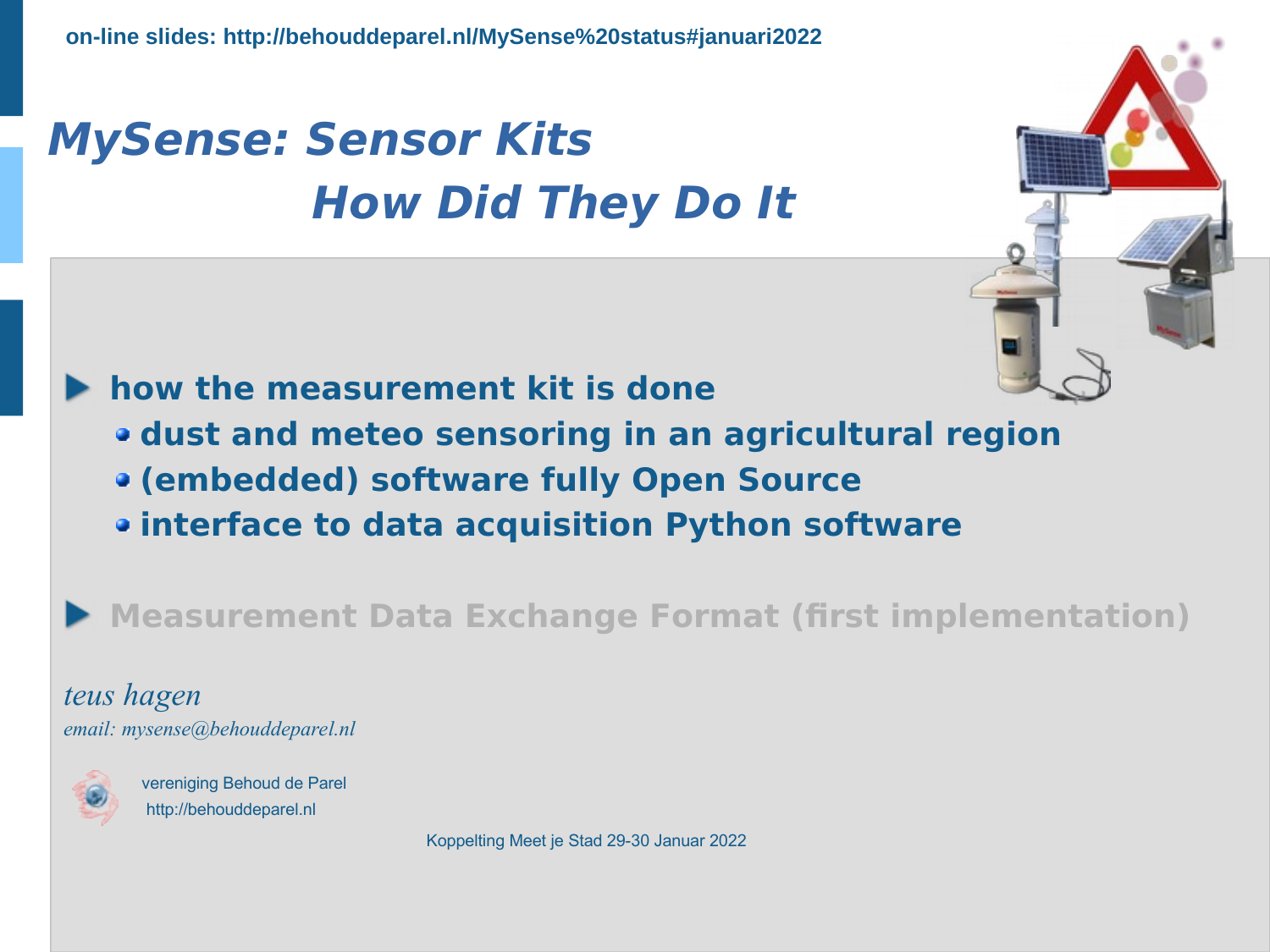# **a collection of measurement kits**

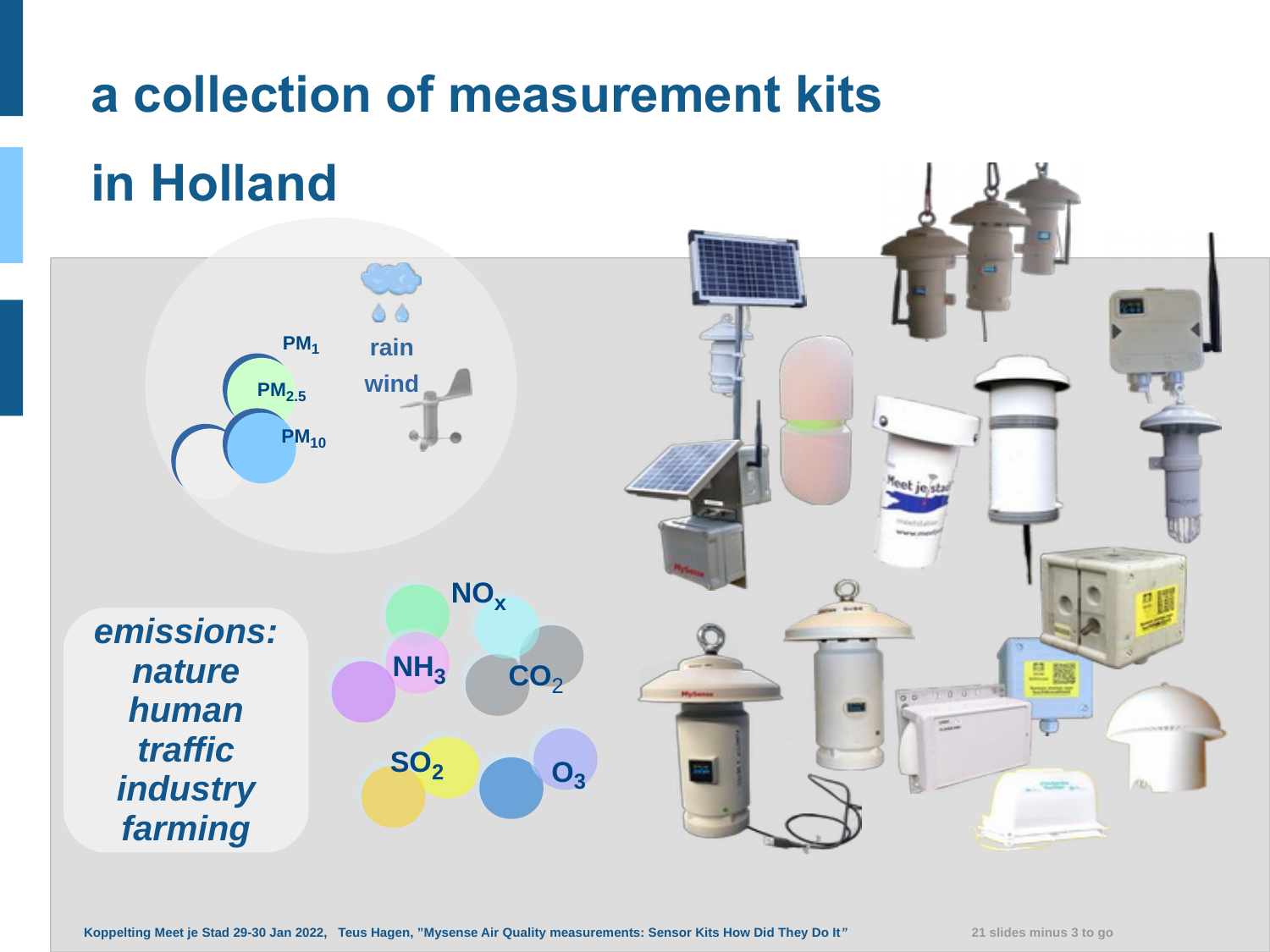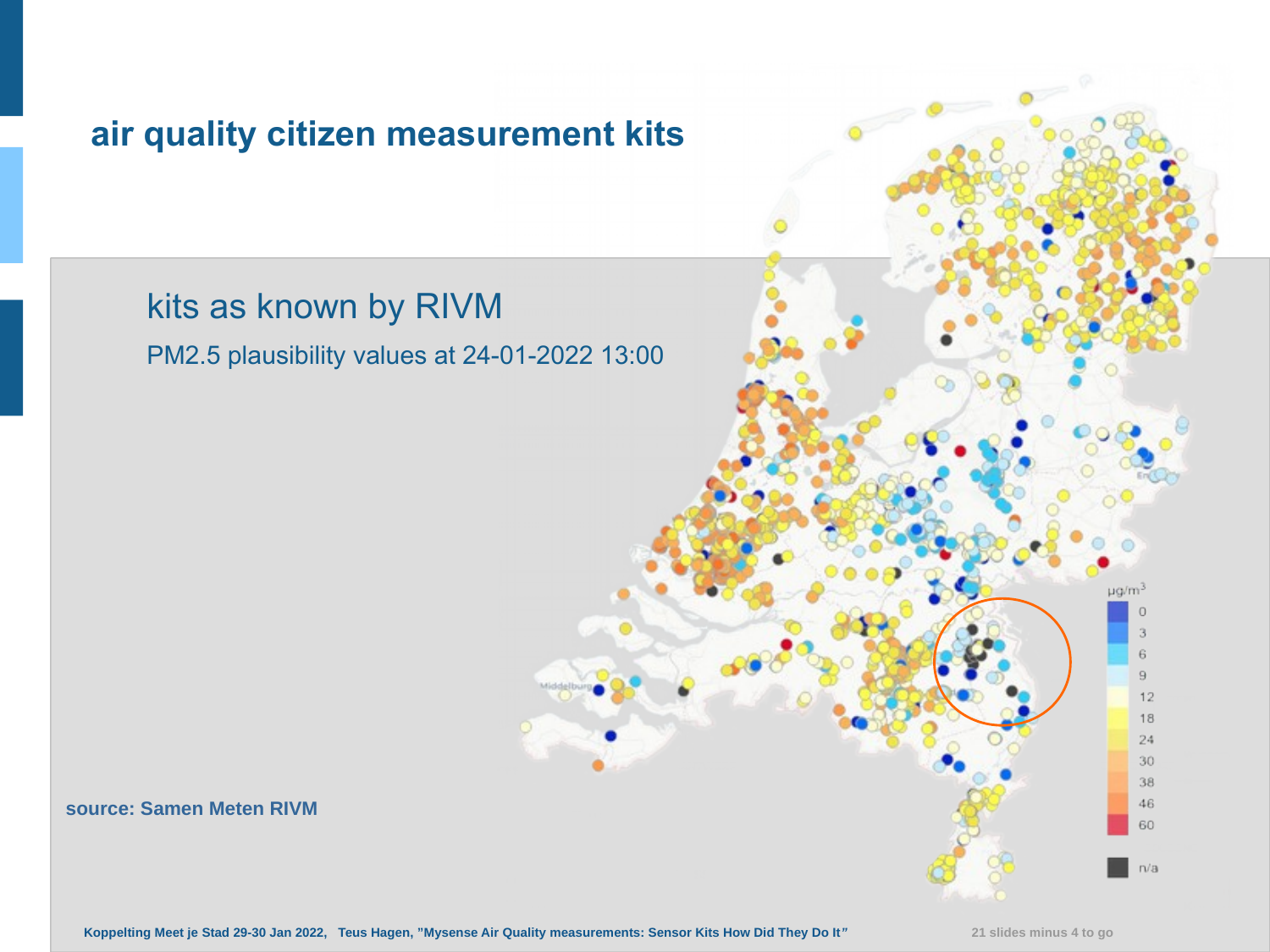### **MySense measurement sensor kits**

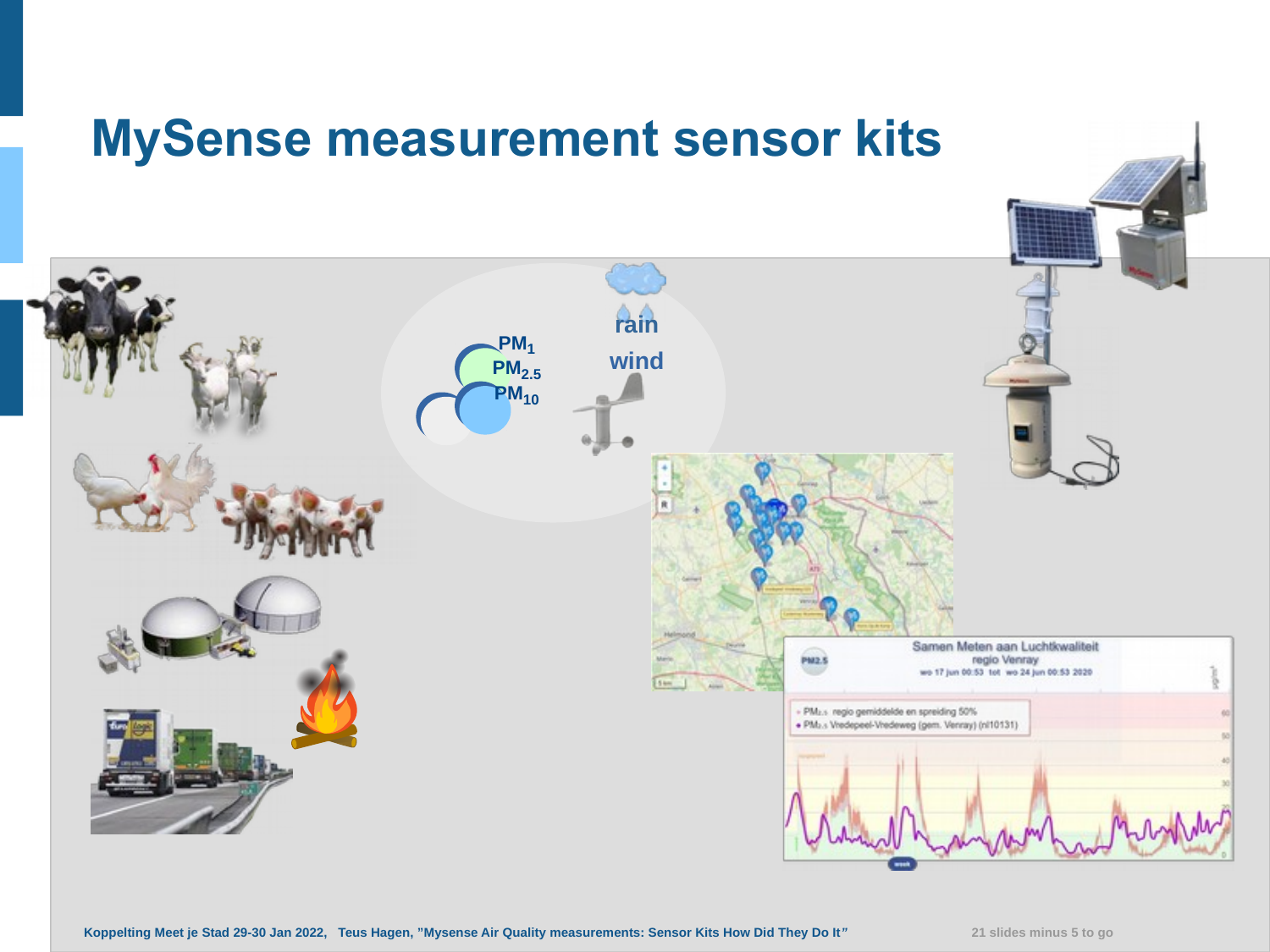# **MySense architecture overview**





**Koppelting Meet je Stad 29-30 Jan 2022, Teus Hagen, "Mysense Air Quality measurements: Sensor Kits How Did They Do It***"* **21 slides minus 9 to go**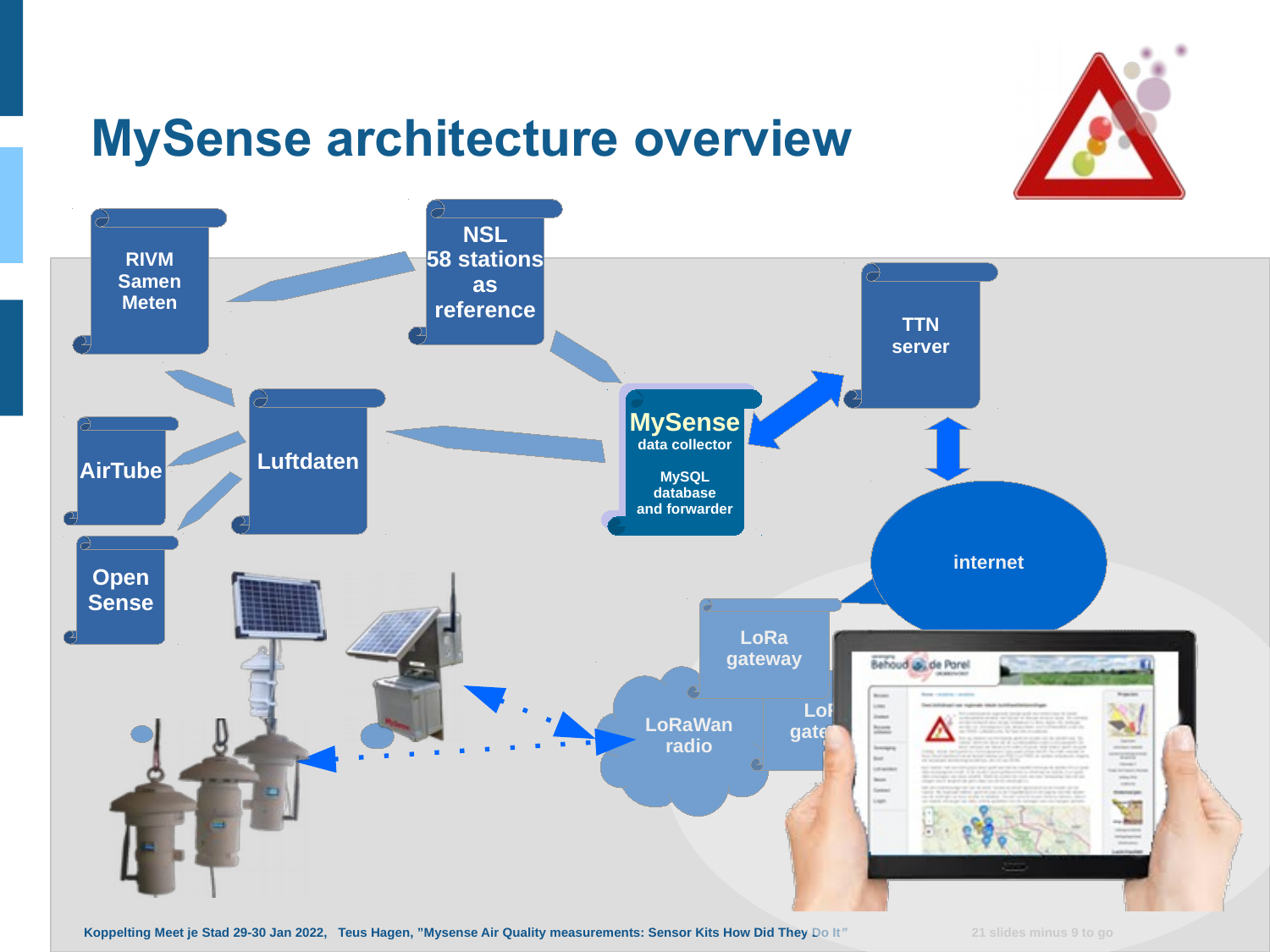# **MySense challenge**

#### **'Lego' is our inspiring source**

**modular, Open Source and high level modern programming (micro)Python**

#### **the easy (???) part is the hardware**:

- choice of sensor (outdoor): **dust** sensor Sensirion (was Plantower), **meteo** Sensirion SHT31, was Bosch BME280 or 680 (VOC)
- **sensor issues**: meteo Bosch BME and others fail in time: 50% fall out
- V230 is a No-Go, so **solar and battery**: LiPo with special accu regulator and protection energy control is done in software via 'deep-sleep' flash memory has problems: limitation in non-volatyle memory use
- ESP **microprocessor LoPy-4** PyCom with Open Source **microPython**
- **modular plug and play** hardware I2C-bus, TTL via Processor Connector Board (PCB) software and use of multi threading
- wifi is a No-Go: **LoRaWan** and so payload compression The Things Network and Mosquitto – JSON input TTN data records
- **casing** simple and double DIY **PVC**

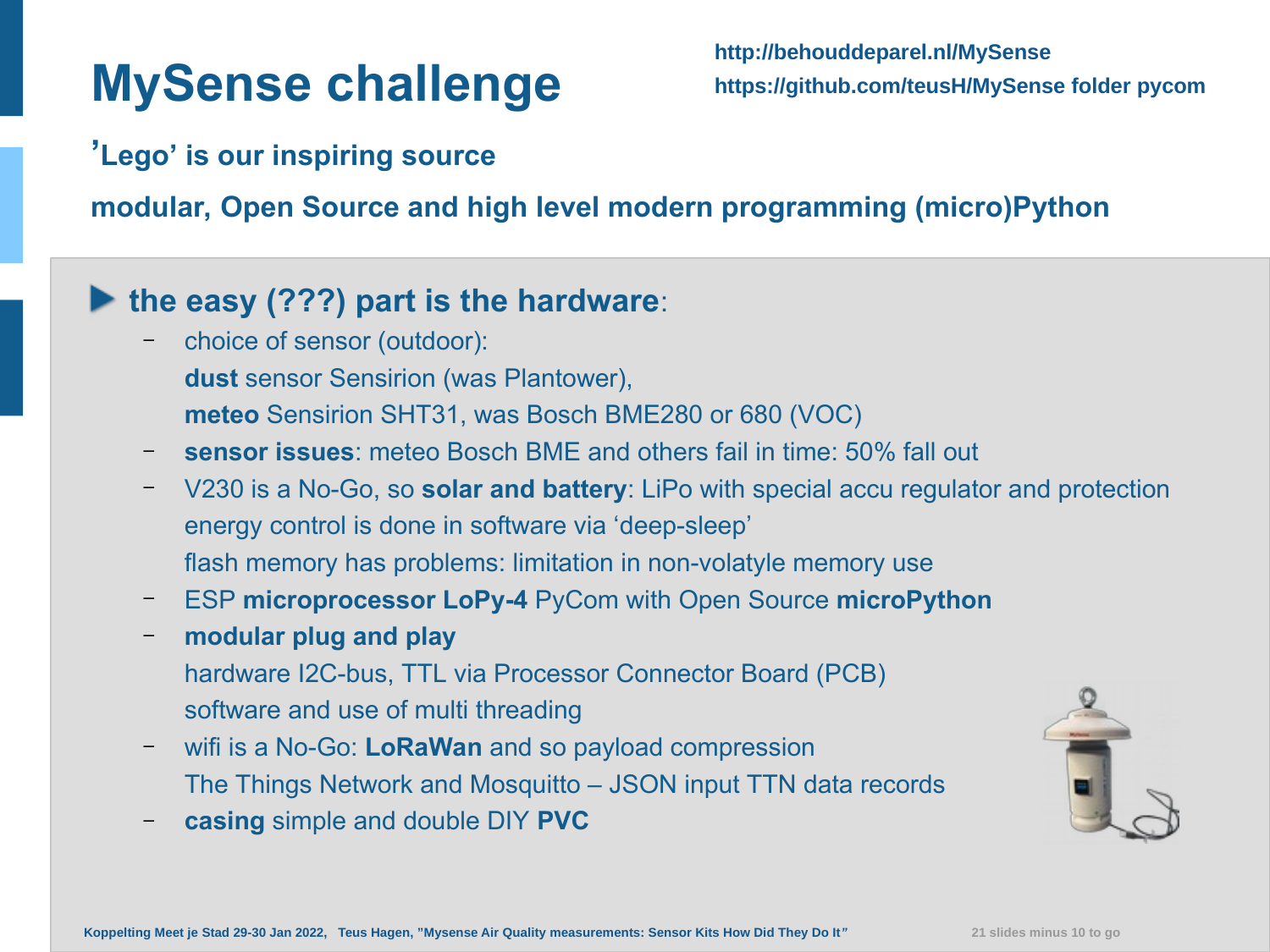# **MySense sensor kit hardware**

# **Processor Connector Board**

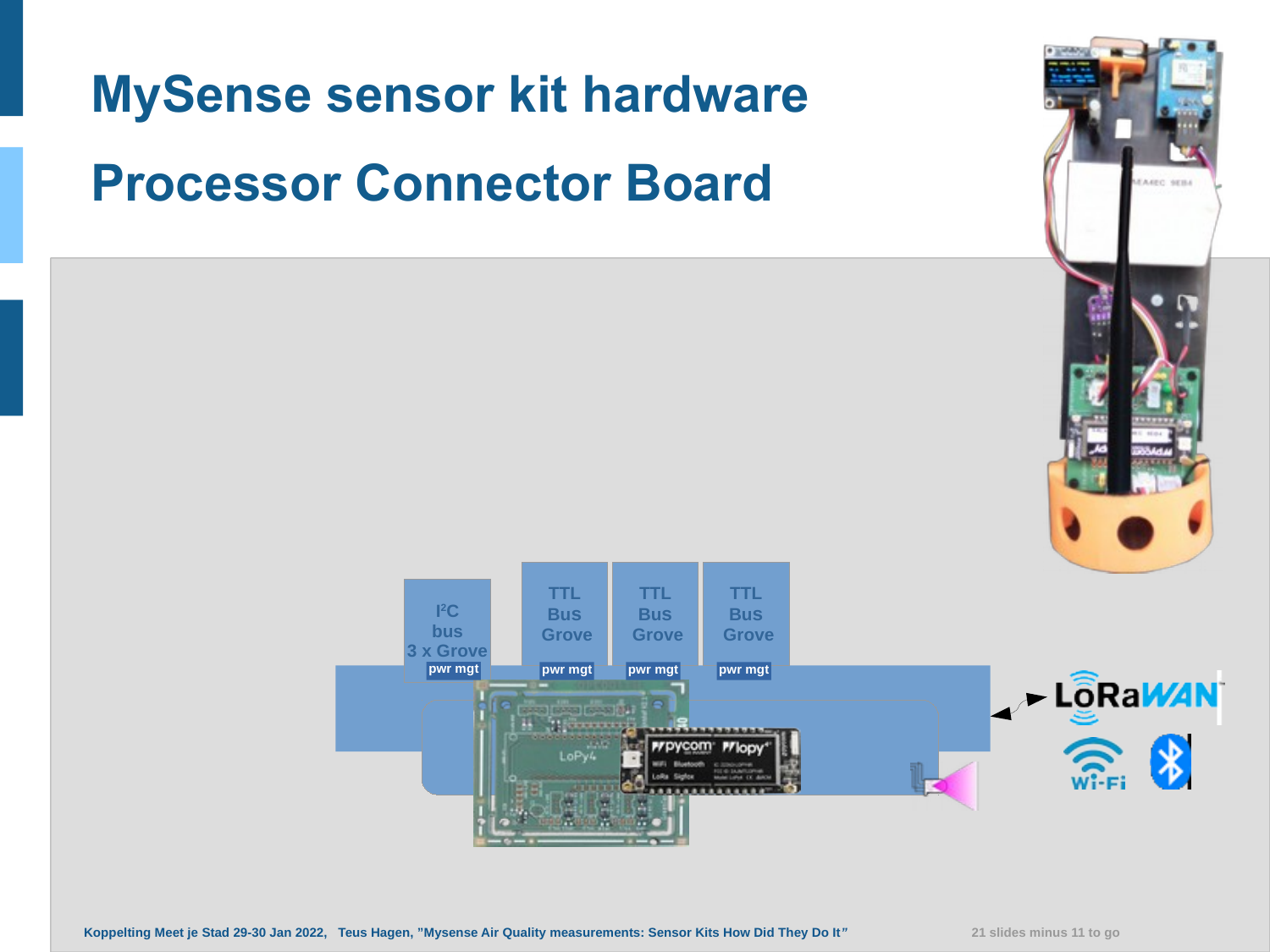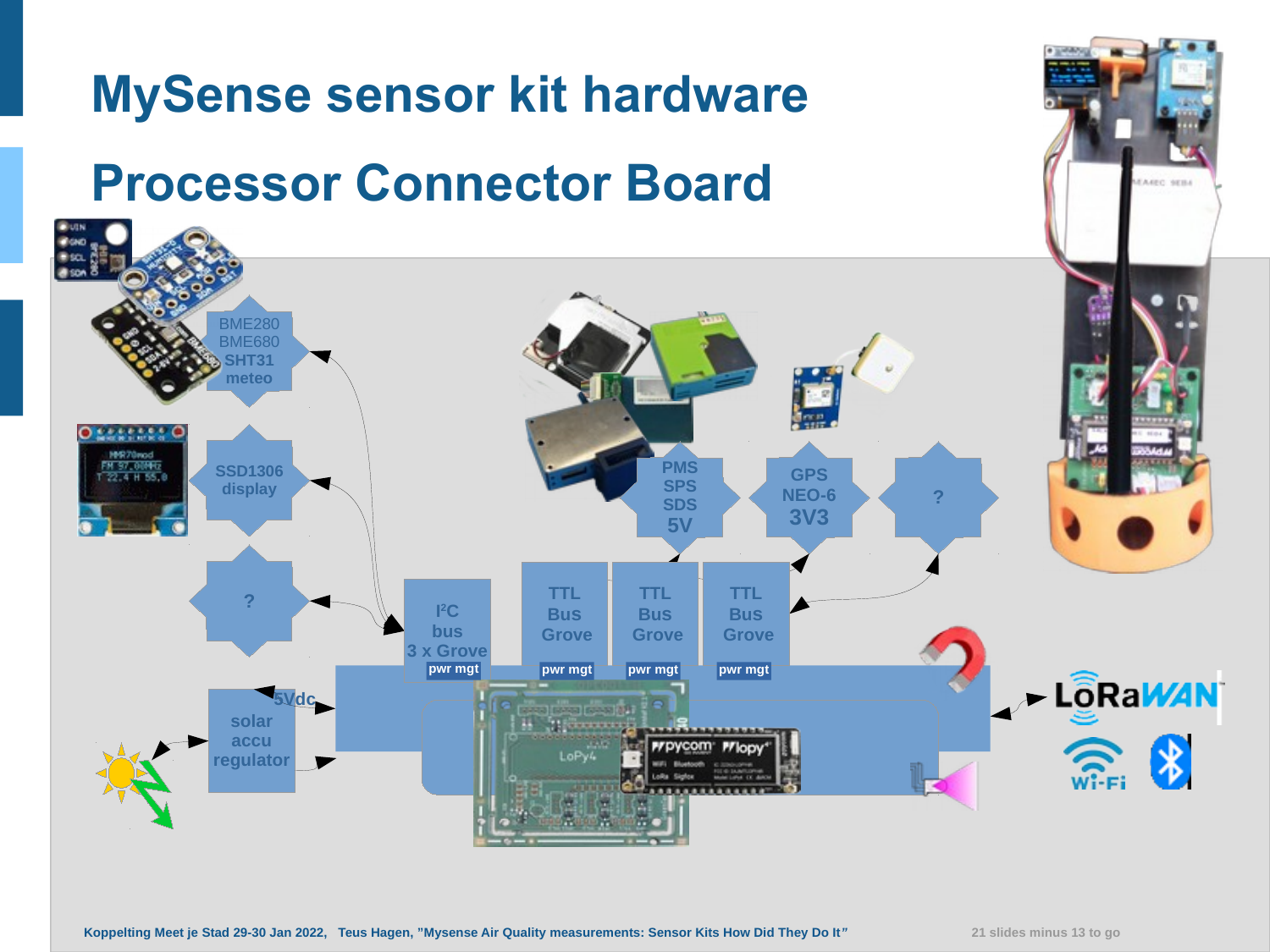# **MySense sensor kit software**

### **flash memory file system has all python scripts**

using **Open Source** objective embedded Python 3 on PyCom Lopy-4 via wifi ftp/telnet or IDE atom

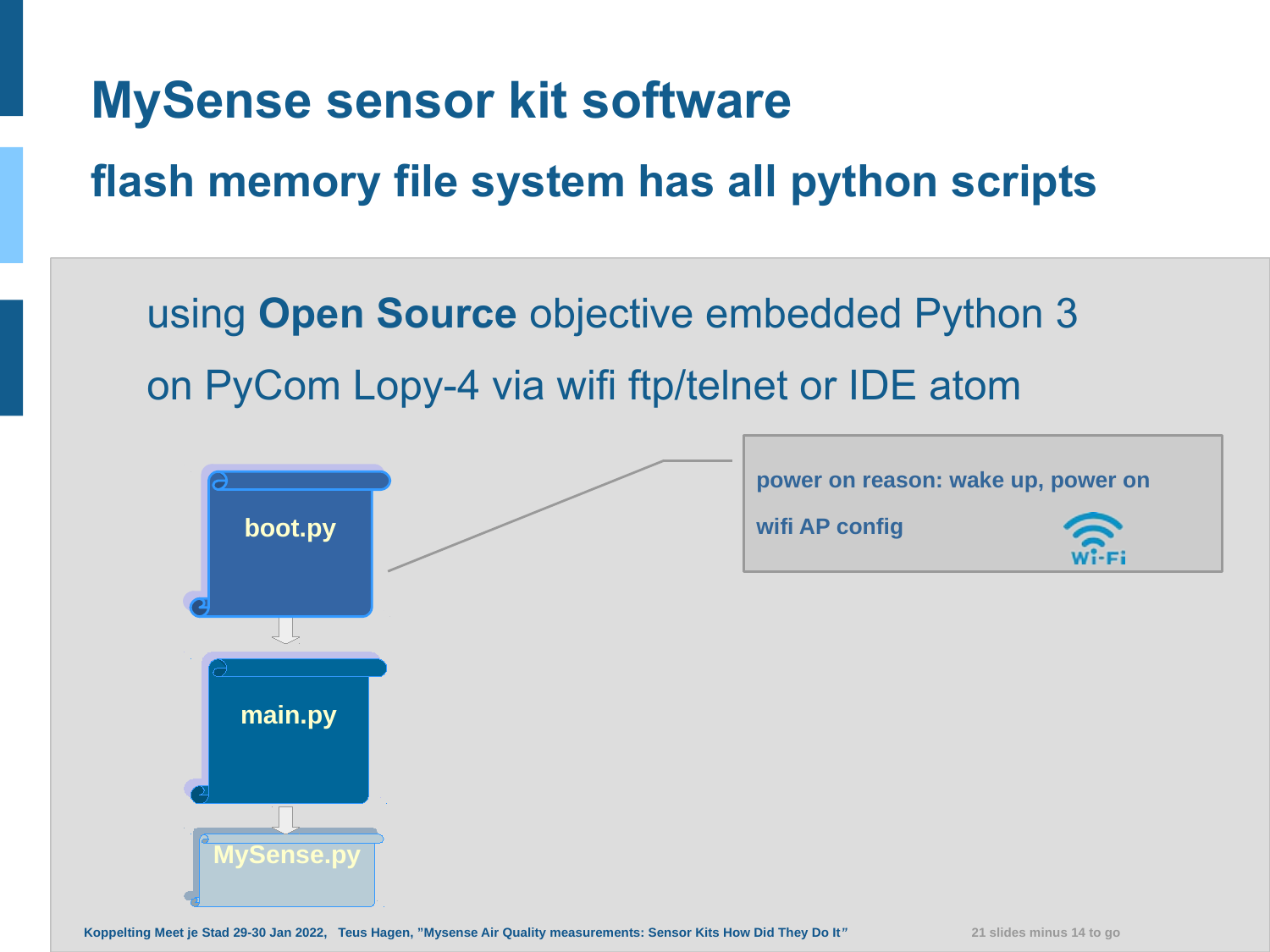# **MySense sensor kit soft[ware](https://github.com/teusH/MySense)**

### **flash memory file system has all python scripts**

using **Open Source** objective embedded Python 3 on PyCom Lopy-4 via wifi ftp/telnet or IDE atom

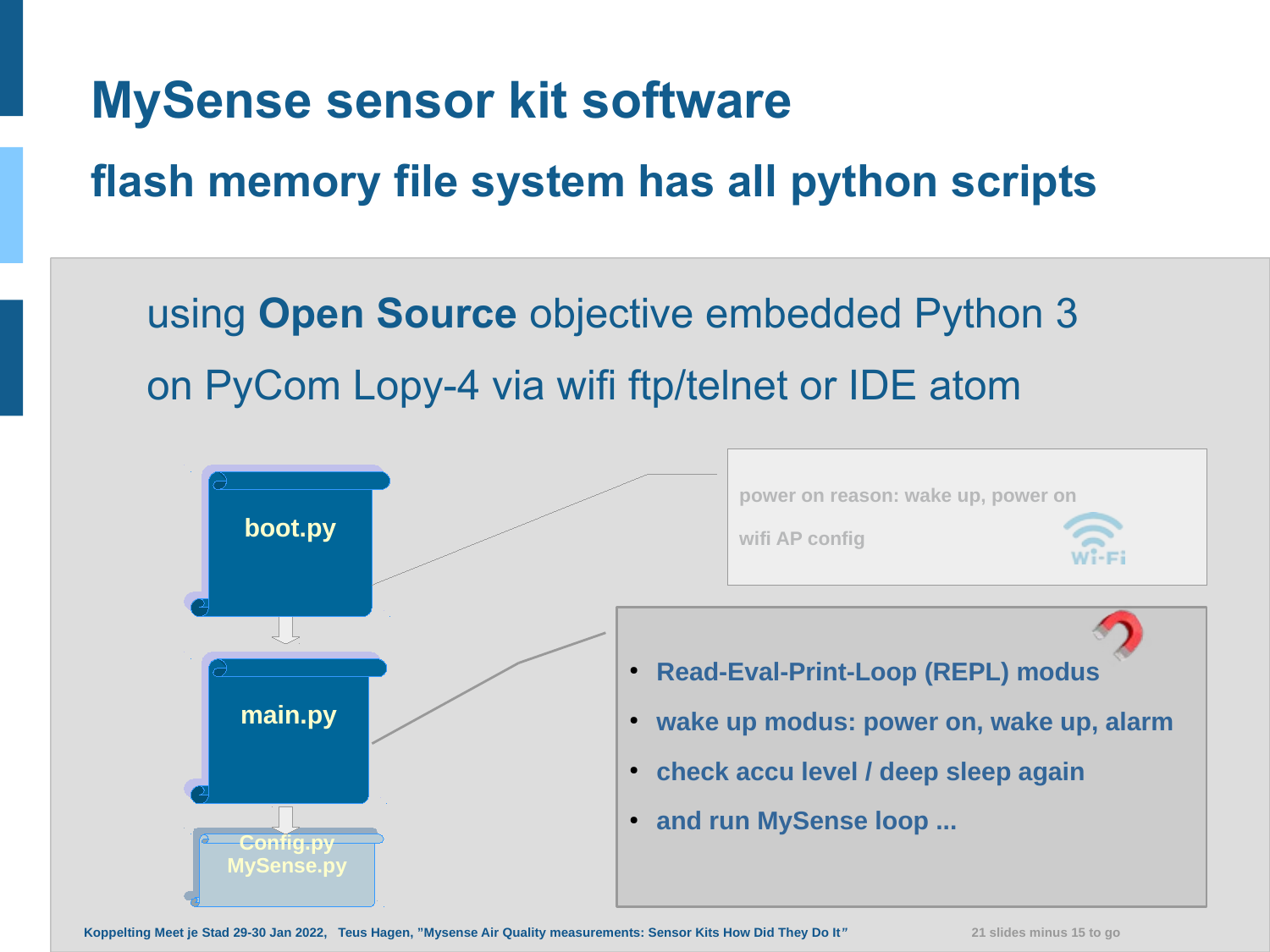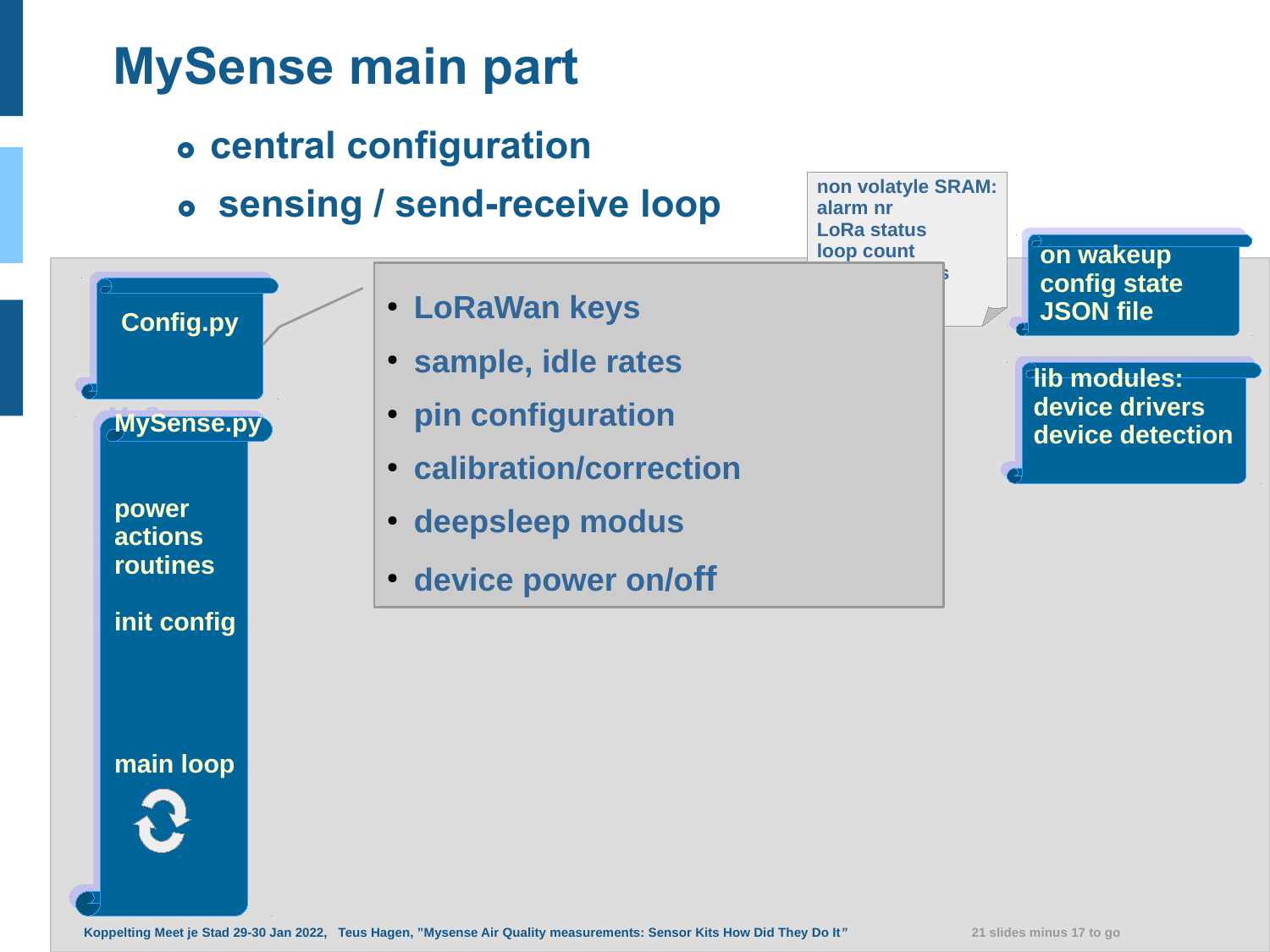

**Koppelting Meet je Stad 29-30 Jan 2022, Teus Hagen, "Mysense Air Quality measurements: Sensor Kits How Did They Do It***"* **21 slides minus 18 to go**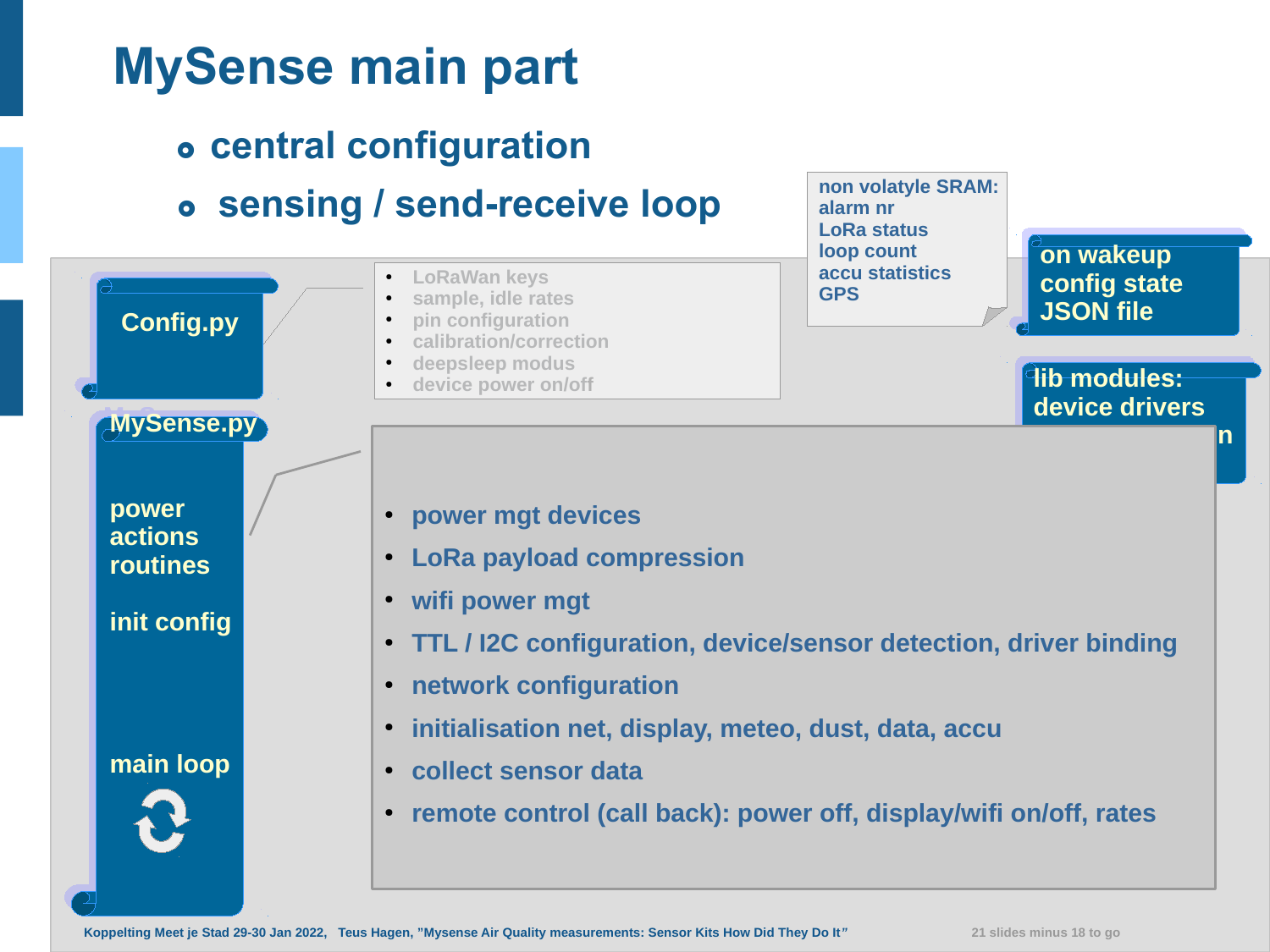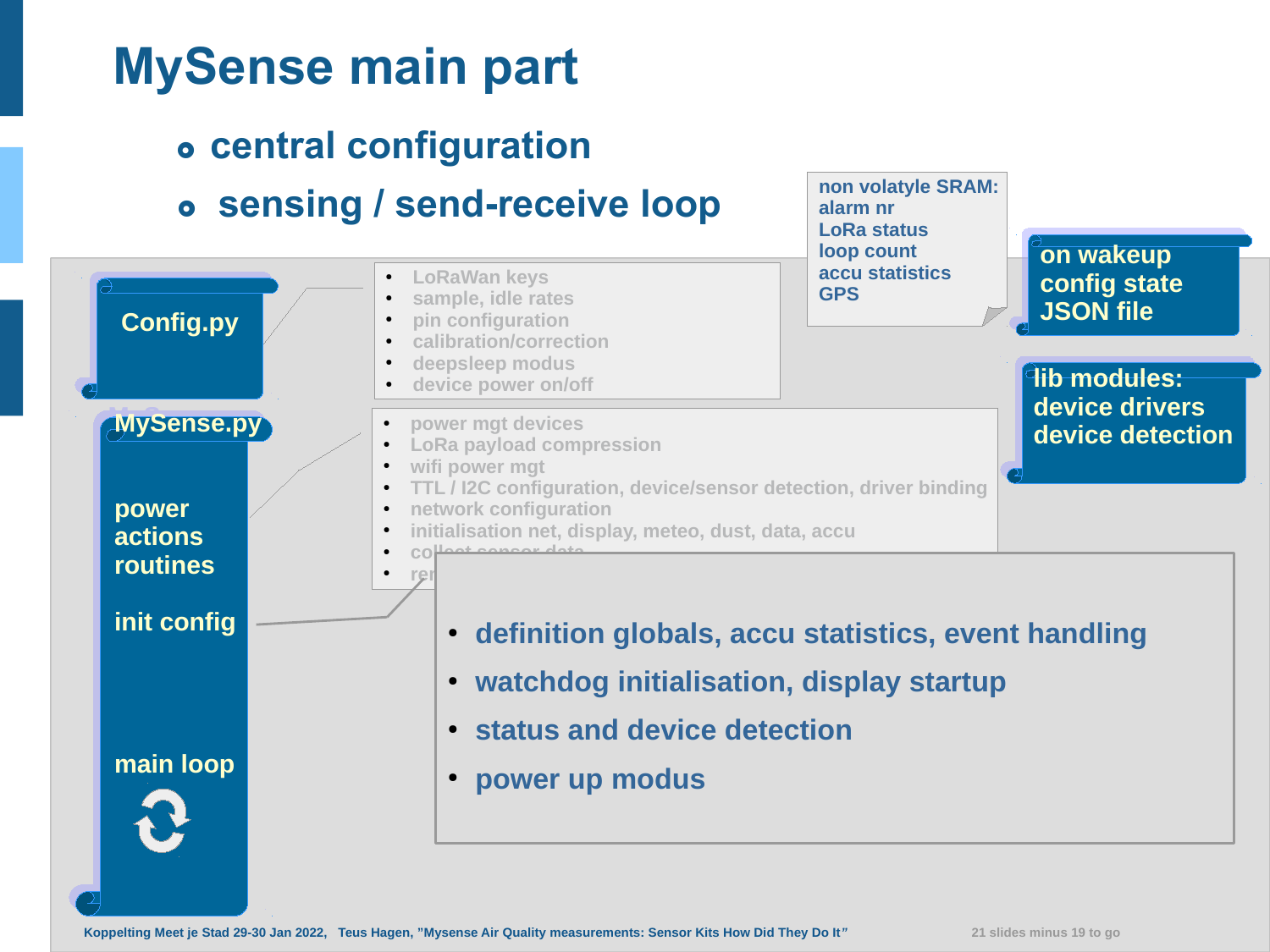#### **MySense main part central configuration sensing / send-receive loop** ● **LoRaWan keys** ● **sample, idle rates** ● **pin configuration** ● **calibration/correction** ● **deepsleep modus** device power on/off ● **power mgt devices LoRa payload compression** wifi power mgt **TTL / I2C configuration, device/sensor detection, driver binding** ● **network configuration** ● **initialisation net, display, meteo, dust, data, accu**  $\cdot$   $\left| c \right|$  seeks and  $\mathbf{r} \setminus \mathbb{S}^{\mathbb{N}}$  • check accu level  $\frac{1}{2}$  definition action definition of the line of the line of the line of the line of the line of the line of the line of the line of the line of the line of the line of the line of the line of the line of the line of  $\frac{1}{N}$   $\frac{\text{d}\ell}{\text{d}N}$  • initialize devices/sensors, send meta data  $\cdot$  st<sub>a</sub> de meessureme .  $\frac{1}{p_0}$  • do measurements: dust, meteo, gps (distance) ● **send data record, save LoRa state, call back request** ● **update watch dog** ● **display results, RGB led handling** • deepsleep or sleep and redo loop **Config.py Config.py non volatyle SRAM: alarm nr LoRa status loop count accu statistics GPS on wakeup on wakeup config state config state JSON file JSON file lib modules: lib modules: device drivers device drivers device detection device detection MySense.py MySense.py power power actions actions routines routines init config init config main loop main loop**

**Koppelting Meet je Stad 29-30 Jan 2022, Teus Hagen, "Mysense Air Quality measurements: Sensor Kits How Did They Do It***"* **21 slides minus 20 to go**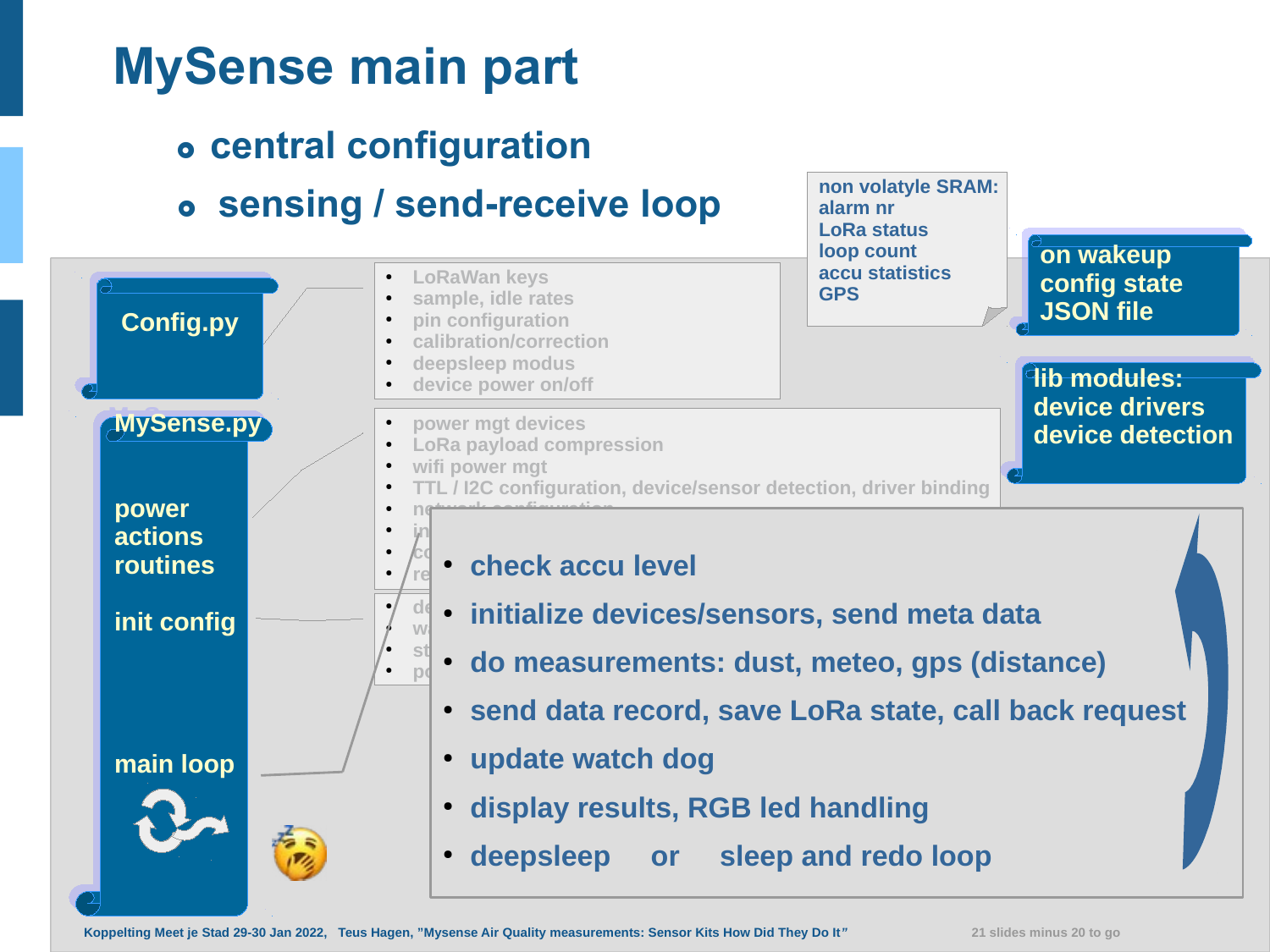# **what is the kit saying to us?**



#### <sup>⧫</sup> **The Thing Network** communication details

- counter
- gateway(s) statistics
- TTN application id and TTN end node name
- <sup>⧫</sup> measurement data in **payload format**:
	- format port 3: meta data periodically
	- format port 2/4/10/12: measurement data every ca 18 minutes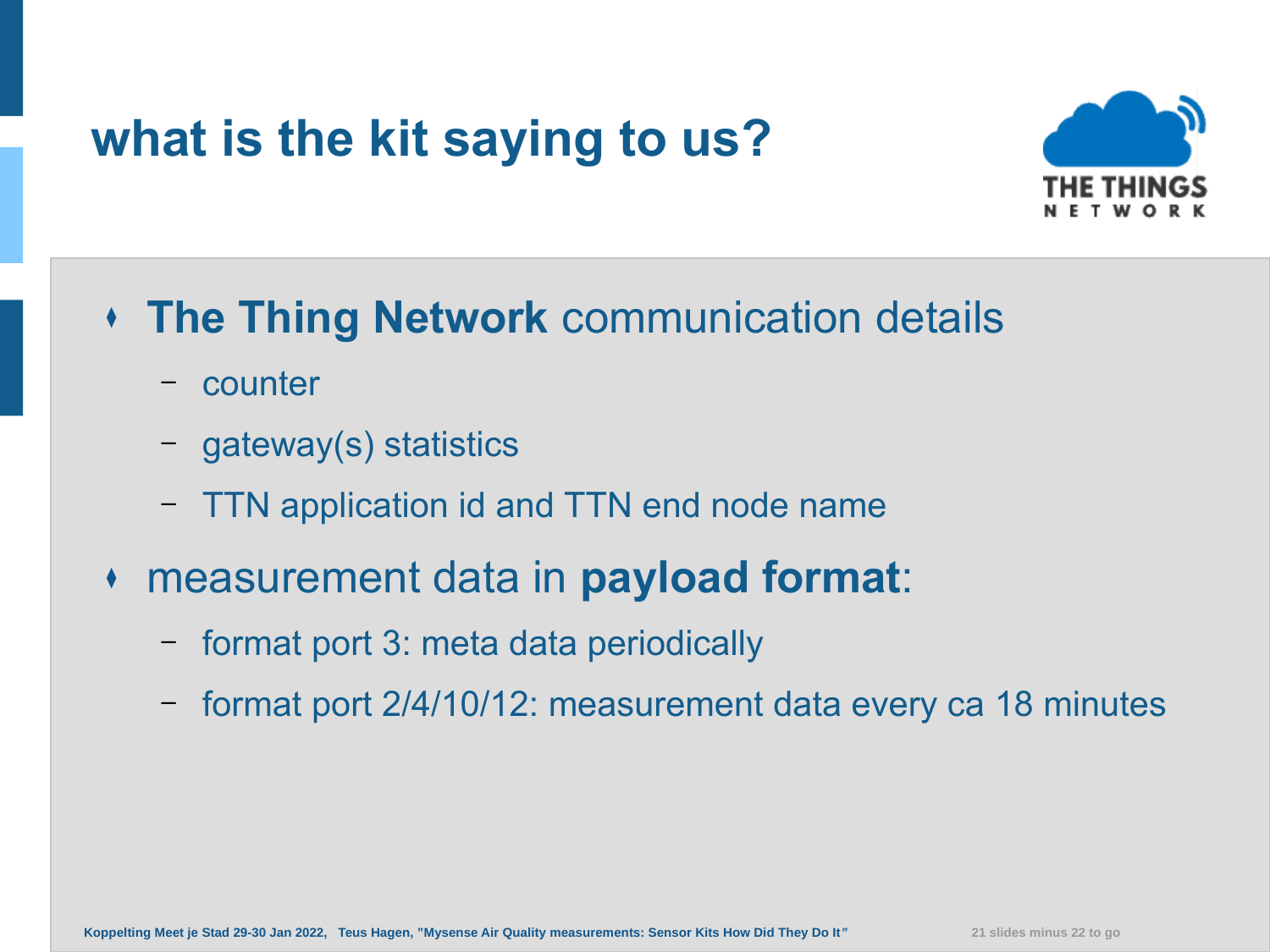# **input measurement record details**

# **in Python**

**{**

**}**

 **}**

# **meta data part**

#### **"**timestamp"**: 1643071842,**

```
 "id": { "project": "HadM", "serial": "e101e82a2c" },
```

```
 "net": {
  "type": "TTNV3",
  "gateways": [
    { "gateway_id": "rak7258-1", "rssi": -62, "snr": 9.8, "geohash": "u1hke8gfc6r" },
    { "gateway_id": "ic880a-pi", "rssi": -40, "snr": 9.8, "geohash": "u1hke8gep3z" }
  ],
  "TTN_id": "salk-20190518",
  "TTN_app": "201802215971az"
 },
 "meta": {
  "version": 0.5,
  "dust": "SPS30",
  "gps": "NEO-6",
  "meteo": "BME680",
  "geolocation": { "geohash": "u1hke8gdzbr", "alt": 11.5 }
```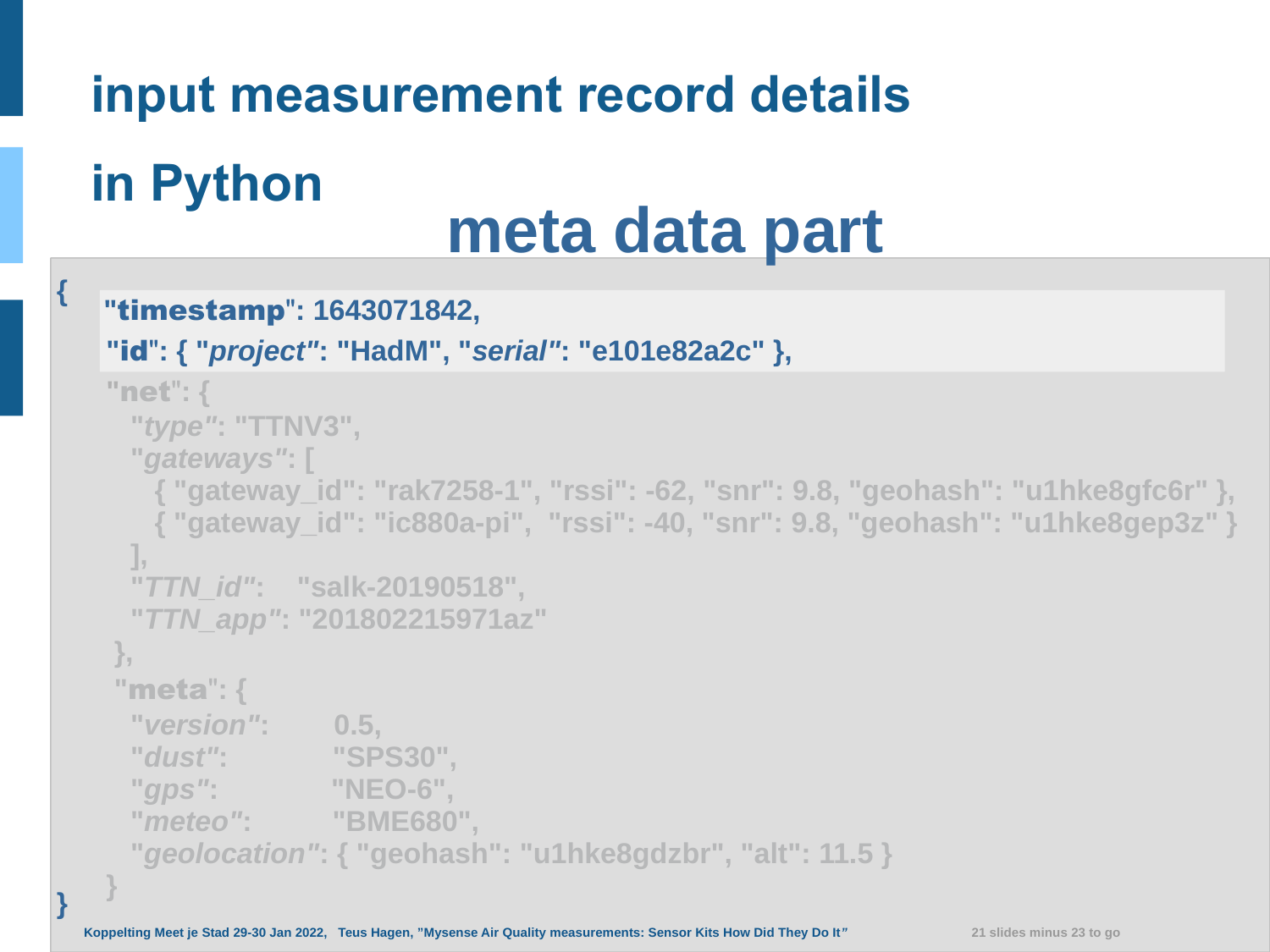# **in Python**

**{**

**}**

# **meta data part**

```
"timestamp": 1643071842,
  "id": { "project": "HadM", "serial": "e101e82a2c" },
 "net": {
   "type": "TTNV3",
   "gateways": [
     { "gateway_id": "rak7258-1", "rssi": -62, "snr": 9.8, "geohash": "u1hke8gfc6r" },
     { "gateway_id": "ic880a-pi", "rssi": -40, "snr": 9.8, "geohash": "u1hke8gep3z" }
   ],
   "TTN_id": "salk-20190518",
   "TTN_app": "201802215971az"
  },
  "meta": {
   "version": 0.5,
   "dust": "SPS30",
   "gps": "NEO-6",
   "meteo": "BME680",
   "geolocation": { "geohash": "u1hke8gdzbr", "alt": 11.5 }
 }
```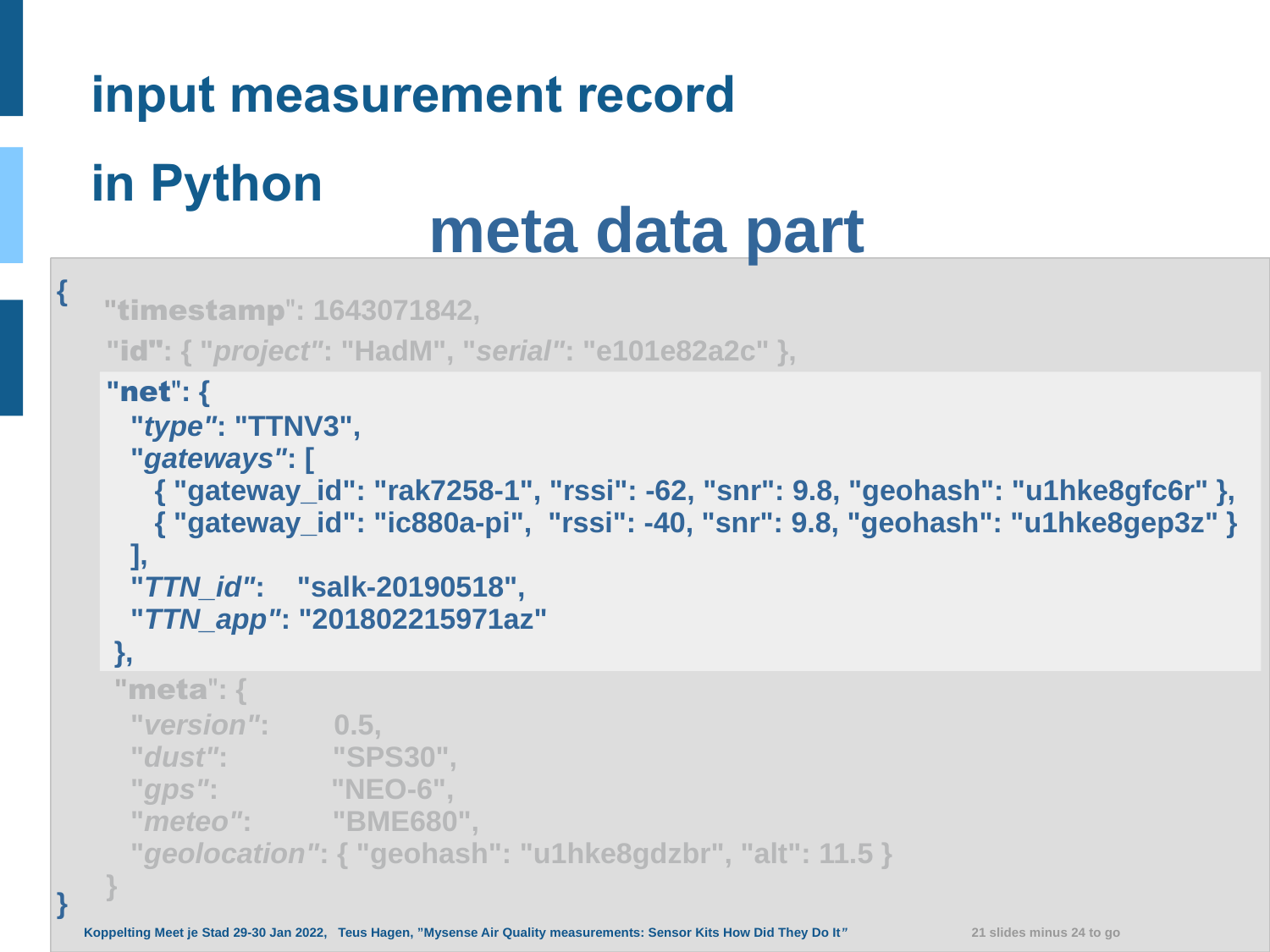# **in Python**

**{**

**}**

# **meta data part**

```
"timestamp": 1643071842,
  "id": {"project": "HadM", "serial": "e101e82a2c"},
 "net": {
   "type": "TTNV3",
   "gateways": [
     {"gateway_id": "rak7258-1", "rssi": -62, "snr": 9.8, "geohash": "u1hke8gfc6r"},
     {"gateway_id": "ic880a-pi", "rssi": -40, "snr": 9.8, "geohash": "u1hke8gep3z"}
   ],
   "TTN_id": "salk-20190518",
   "TTN_app": "201802215971az"
 },
  "meta": {
   "version": 0.5,
   "dust": "SPS30",
   "gps": "NEO-6",
   "meteo": "BME680",
   "geolocation": {"geohash": "u1hke8gdzbr", "alt": 11.5 }
 }
```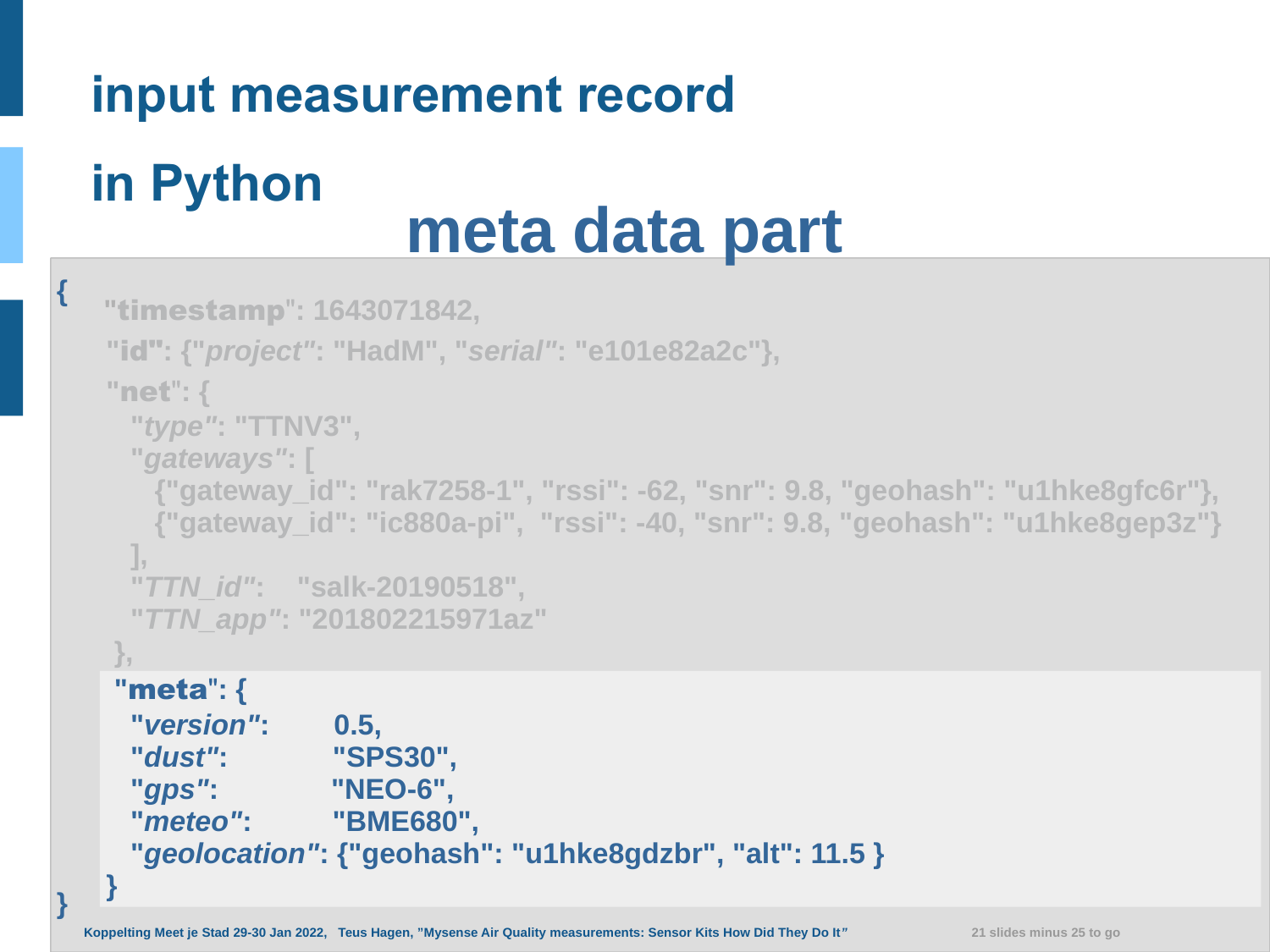**{**

**}**

# **in Python measurements data part**

```
 "timestamp": 1643119378,
 "id": { "project": "SAN", "serial": "b4e62df5571d" },
 "net": {
  "type": "TTNV3",
  "gateways": { "gateway_id": "a57", "rssi": -83, "snr": 11, "geohash": "u1hjeu8qq" },
  "TTN_id": "bwlvc-571d", "TTN_app": "201802215971az"
 },
 "data": {
   "version": 1.8,
   "SPS30": {
     "pm05_cnt": 5501.1, "pm1_cnt": 7809.6, "pm4_cnt": 12334.8,
     "pm4_cnt": 12334.8, "pm25_cnt": 8919.1, "pm10_cnt": 12358.8,
     "pm1": 40.0, "pm25": 51.4, "pm10": 61.6,
     "grain": 0.4
 },
   "SHT31": [ { "temp": 6.0, "rv": 71.4 }, { "temp": 6.7, "rv": None } ],
   "NEO-6": { "geohash": "u1hjeucfsey", "alt": 33.0 }
 }
```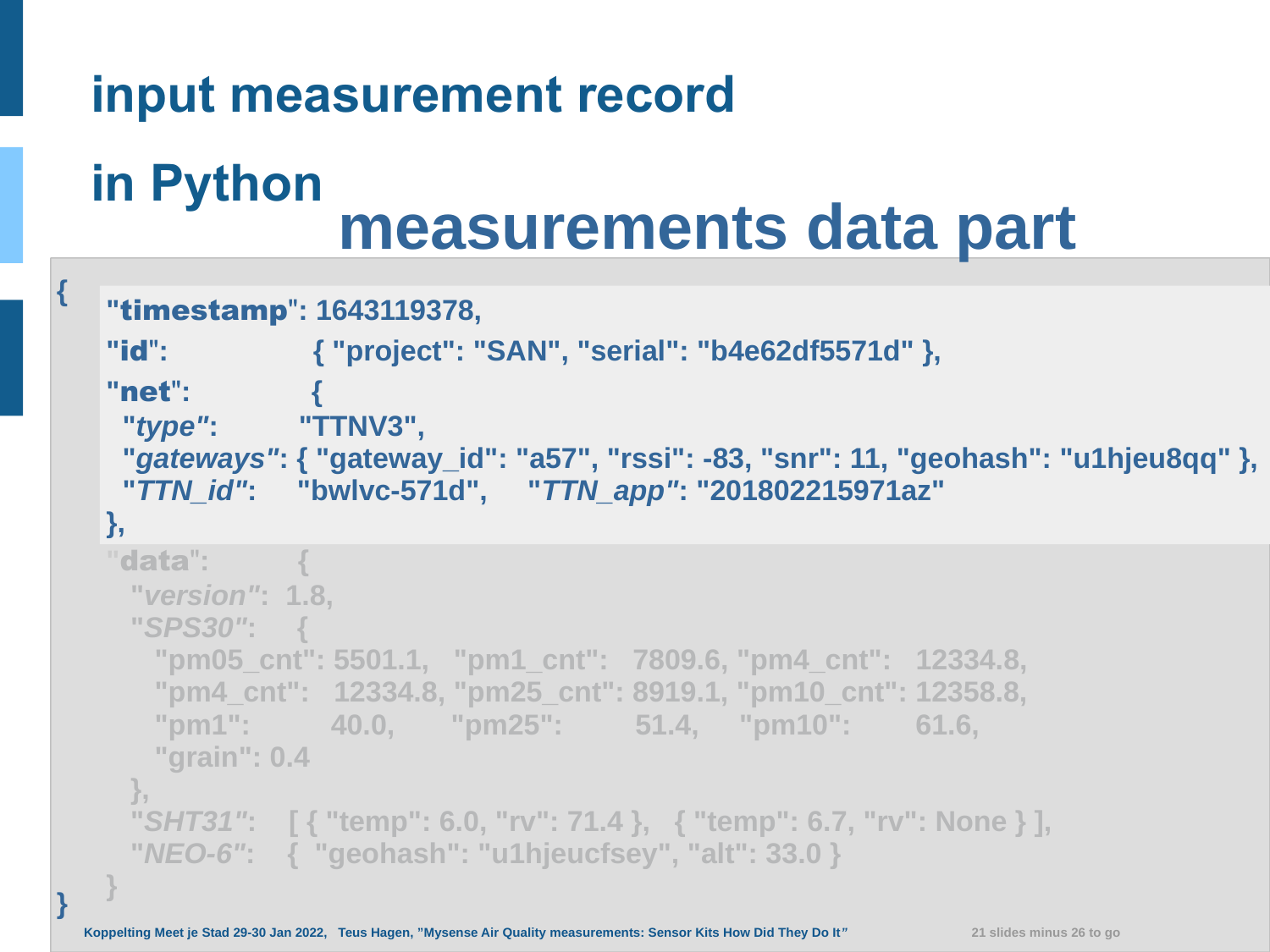# **in Python measurements data part**

```
{
}
  "timestamp": 1643119378,
    "id": { "project": "SAN", "serial": "b4e62df5571d" },
    "net": {
    "type": "TTNV3",
     "gateways": { "gateway_id": "a67", "rssi": -83, "snr": 11, "geohash": "u1hjeu8qq" },
     "TTN_id": "bwlvc-571d", "TTN_app": "201802215971az"
   },
    "data": {
     "version": 1.8,
     "SPS30": {
       "pm05_cnt": 5501.1, "pm1_cnt": 7809.6, "pm4_cnt": 12334.8,
       "pm4_cnt": 12334.8, "pm25_cnt": 8919.1, "pm10_cnt": 12358.8,
       "pm1": 40.0, "pm25": 51.4, "pm10": 61.6,
       "grain": 0.4
     },
     "SHT31": [ { "temp": 6.0, "rv": 71.4 }, { "temp": 6.7, "rv": None } ],
     "NEO-6": { "geohash": "u1hjeucfsey", "alt": 33.0 }
   }
```